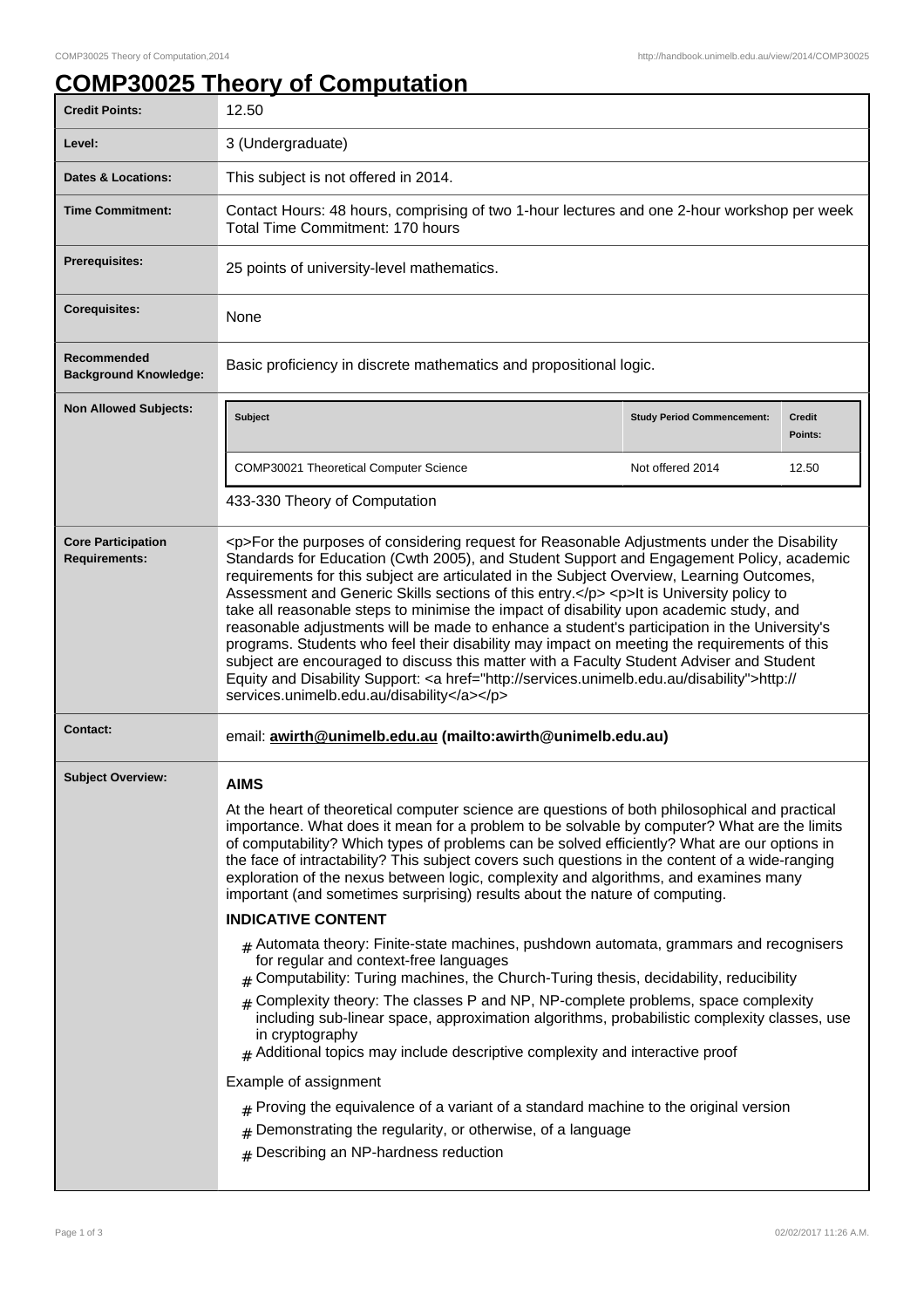| <b>Learning Outcomes:</b> | <b>INTENDED LEARNING OUTCOMES (ILO)</b>                                                                                                                                                                                                                                                                                                                                                                                                                                                           |  |  |
|---------------------------|---------------------------------------------------------------------------------------------------------------------------------------------------------------------------------------------------------------------------------------------------------------------------------------------------------------------------------------------------------------------------------------------------------------------------------------------------------------------------------------------------|--|--|
|                           | On completion of this subject the student is expected to:                                                                                                                                                                                                                                                                                                                                                                                                                                         |  |  |
|                           | 1 Design, manipulate, and reason about formal computational models, such as automata and<br>Turing machines<br>2 Describe the limitations of different types of computing devices<br>3 Identify relations between classes of computational problems, formal languages, and<br>computational models<br>4 Account for the inherent complexity of many computational problems of practical<br>importance<br>5 Conduct formal reasoning about machines, problems and algorithms, including reduction- |  |  |
|                           | based proof                                                                                                                                                                                                                                                                                                                                                                                                                                                                                       |  |  |
| Assessment:               | Two individual assignments involving mathematical proof and possibly some programming, due<br>in approximately weeks 6 and 10 Written assignments during semester, expected to take about<br>36 hours (30%) A 3-hour end-of-semester written examination (70%) Hurdle requirement: To<br>pass the subject, students must obtain at least: 50% overall 15/30 in project work And 35/70 in<br>the written examination Assessment addresses all Intended Learning Outcomes (ILOs)                    |  |  |
| <b>Prescribed Texts:</b>  | Michael Sipser, "Introduction to the Theory of Computation", 3rd Edition.                                                                                                                                                                                                                                                                                                                                                                                                                         |  |  |
| <b>Breadth Options:</b>   | This subject potentially can be taken as a breadth subject component for the following courses:                                                                                                                                                                                                                                                                                                                                                                                                   |  |  |
|                           | Bachelor of Arts (https://handbook.unimelb.edu.au/view/2014/B-ARTS)<br>#                                                                                                                                                                                                                                                                                                                                                                                                                          |  |  |
|                           | Bachelor of Commerce (https://handbook.unimelb.edu.au/view/2014/B-COM)<br>#                                                                                                                                                                                                                                                                                                                                                                                                                       |  |  |
|                           | Bachelor of Music (https://handbook.unimelb.edu.au/view/2014/B-MUS)<br>#                                                                                                                                                                                                                                                                                                                                                                                                                          |  |  |
|                           | You should visit learn more about breadth subjects (http://breadth.unimelb.edu.au/<br>breadth/info/index.html) and read the breadth requirements for your degree, and should<br>discuss your choice with your student adviser, before deciding on your subjects.                                                                                                                                                                                                                                  |  |  |
| <b>Fees Information:</b>  | Subject EFTSL, Level, Discipline & Census Date, http://enrolment.unimelb.edu.au/fees                                                                                                                                                                                                                                                                                                                                                                                                              |  |  |
| <b>Generic Skills:</b>    | On completion of this subject students should have developed the following skills:                                                                                                                                                                                                                                                                                                                                                                                                                |  |  |
|                           | $#$ Analytical skills                                                                                                                                                                                                                                                                                                                                                                                                                                                                             |  |  |
|                           | Reasoning and problem solving skills<br>#                                                                                                                                                                                                                                                                                                                                                                                                                                                         |  |  |
|                           | $#$ Ability to apply knowledge of basic science and engineering fundamentals                                                                                                                                                                                                                                                                                                                                                                                                                      |  |  |
|                           | $#$ Capacity for creativity and innovation                                                                                                                                                                                                                                                                                                                                                                                                                                                        |  |  |
|                           | $#$ Ability to undertake problem identification, formulation and solution                                                                                                                                                                                                                                                                                                                                                                                                                         |  |  |
|                           | Capacity for lifelong learning and professional development<br>#                                                                                                                                                                                                                                                                                                                                                                                                                                  |  |  |
|                           | Communication skills, in particular, ability to communicate precise formal arguments and<br>#<br>proofs                                                                                                                                                                                                                                                                                                                                                                                           |  |  |
| Notes:                    | <b>LEARNING AND TEACHING METHODS</b>                                                                                                                                                                                                                                                                                                                                                                                                                                                              |  |  |
|                           | The subject involves two 1-hour lectures per week followed by a 2-hour workshop. Weekly<br>tutorial problems are assigned. Both lectures and workshops are designed to be highly<br>interactive, and the written assignments are designed to be challenging, so as to generate<br>discussion. Although written assignments are submitted by students individually, in-plenum<br>discussion of the problems is allowed, and encouraged.                                                            |  |  |
|                           | <b>INDICATIVE KEY LEARNING RESOURCES</b>                                                                                                                                                                                                                                                                                                                                                                                                                                                          |  |  |
|                           | The subject uses a state-of-the-art textbook. It offers access to visualisation tools (the JFLAP<br>suite), an online discussion forum, and advance access to all teaching materials, including<br>slides used in lectures.                                                                                                                                                                                                                                                                       |  |  |
|                           | <b>CAREERS / INDUSTRY LINKS</b>                                                                                                                                                                                                                                                                                                                                                                                                                                                                   |  |  |
|                           | A solid understanding of computability and complexity is essential for any research-oriented<br>work in the computing industry and academia. A grounding in theory provides important                                                                                                                                                                                                                                                                                                             |  |  |